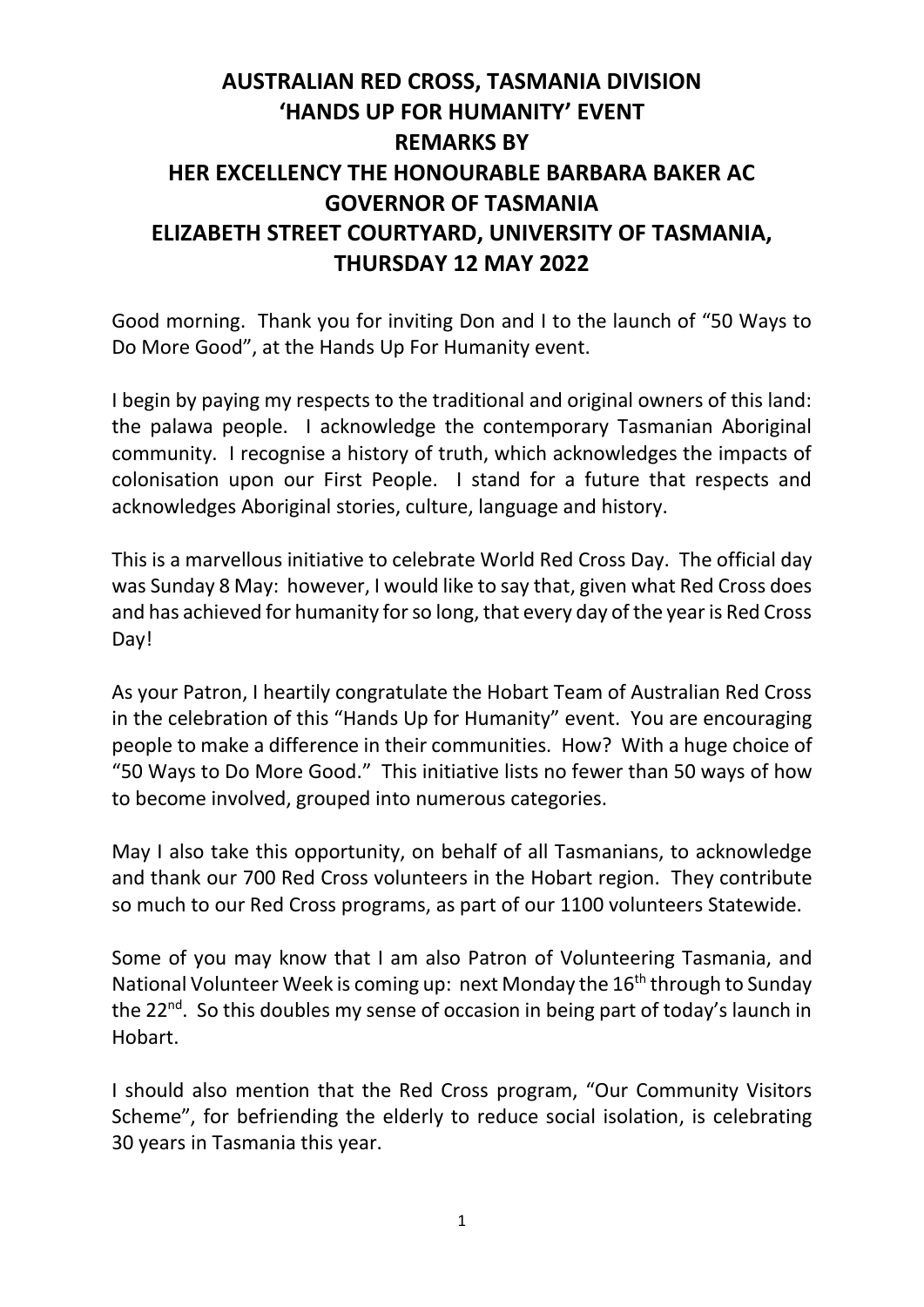Also "Our MATES" mental health, befriending program to build social inclusion, is celebrating 25 years in Tasmania this year.

So, how can we "put your hands up for humanity" and undertake an action to build kindness and connection and to make a positive difference in our community? The way to do this is to volunteer to do one of the "50 Ways to do More Good."

You choose which of 50 ways interests you the most, what way would do more good in your community and when you do it.

The 50 actions are grouped into seven themes. The choices are therefore very wide and graded to suit your timeframe. An action could be up to three hours; or from three to six hours; or from six to ten hours.

Here are just a few examples:

- Write a letter to people living in aged care
- Help build your community's resilience to emergencies
- Be a migration support volunteer
- Embrace multicultural diversity in your school
- Develop your acknowledgement of Country
- Hold a fundraising event
- Share your skills and hobbies
- Be a retail shop volunteer
- Complete first aid training;

The 50 ways aim to suit an individual's personal motivations, personal know-how, and of course, desire to learn. It aims to be a complete package of community care.

Very well done to those who, through your own experience of how Red Cross operates, put together this comprehensive and flexible package.